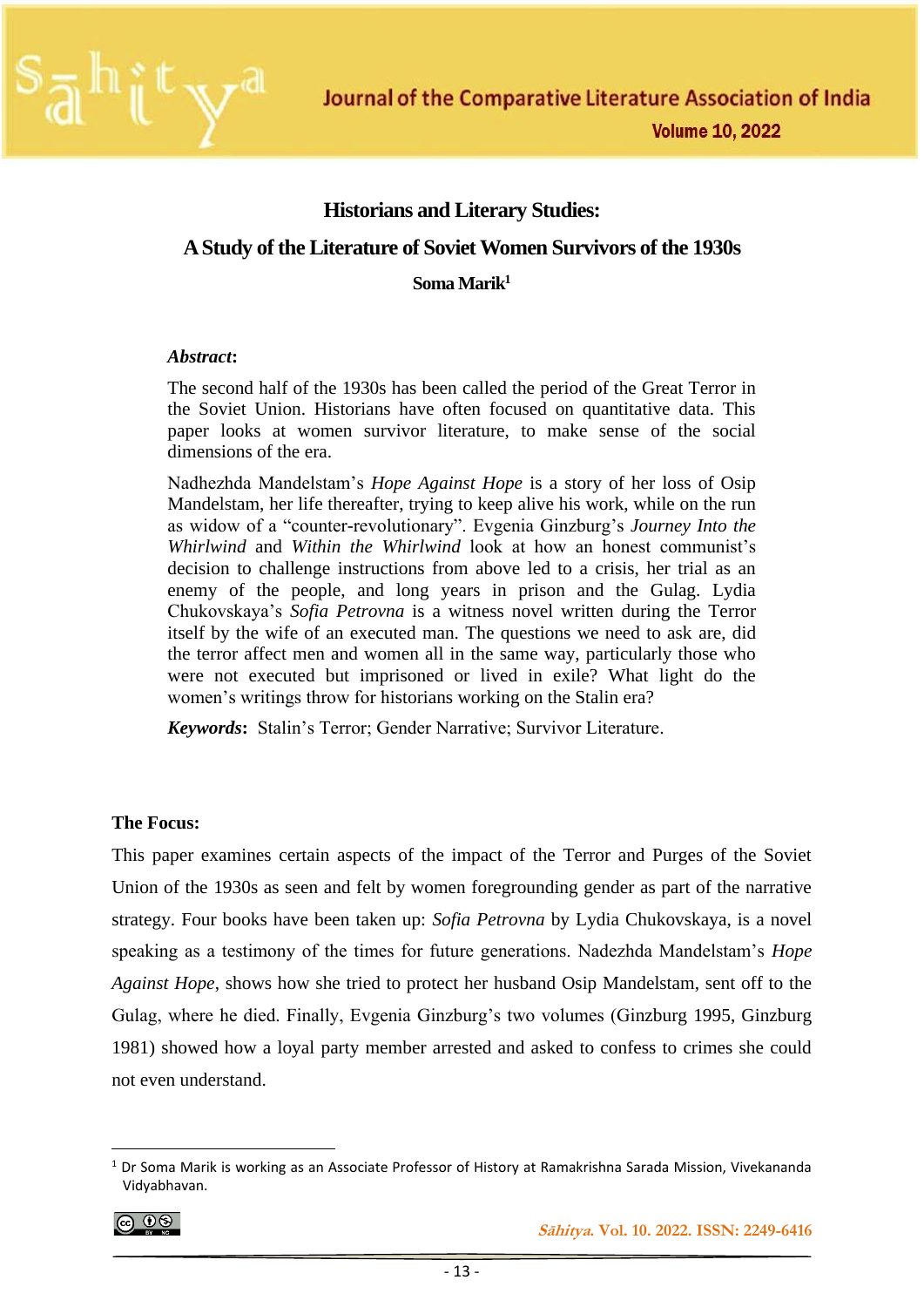

### **Three Women Survivors of the Great Terror**

Nadezhda Mandelstam (1899-1980 hereafter NM) wrote a scathing memoir on the State Terror and the way her husband Osip Mandelstam, one of the outstanding Russian poets, was harassed and tortured to death in 1938 and how she led life of a fugitive in the fringes of the cities of Soviet Russia. Osip's poem on Stalin (1933) portrayed the 'Kremlin mountaineer', who saw every killing as a treat. It reached Stalin. Six months later, he was arrested. And the memoir started from the day when the police came to their apartment in May 1934. The poem was only memorized, so no copy was found. Nadezhda, for all her hostility to all the communists that comes out in the book, did approach Nikolai Bukharin, who made some efforts and got the sentence revised. However, after Genryk Yagoda, the director of the NKVD (People's Commissariat for Internal Affairs) recited the poem on Stalin to him he realized that he could not do much more. Bukharin's intercession got him shifted to Voronezh from Cherdyn in northern Ural. Their modest survival by getting stray work in the theatre or in the Radio Station etc. came to an end by late 1936.

In Voronezh, in the hope of saving himself, Mandelstam wrote 'Ode to Stalin' (1936). Writing in the 1960s, she refused to omit all references to that poem. For Nadezhda the lived realities made it necessary to lead a double life – an inner one where one spoke one's own truth, and an outer one, where one spoke what the state power wanted to hear. She explains how Osip was writing in two distinct ways and they show a premonition that he was still living under an implicit sentence of death.

> *Unhappy is he who, as by his own shadow, is frightened by the barking of dogs and mowed down by the wind and wretched is he who, half-alive himself, begs a shadow for alms*. (Mandelstam:204)

In the USSR at that time, the one person from whom all begged alms was the all-powerful dictator. In these lines, the poet was hurling back his own Ode and its message, calling those who bowed to Stalin, unhappy and wretched.

In May 1938, Mandelstam was arrested for the second time. In August he was sentenced to five years in camps for "counter revolutionary crimes". He was sent to a camp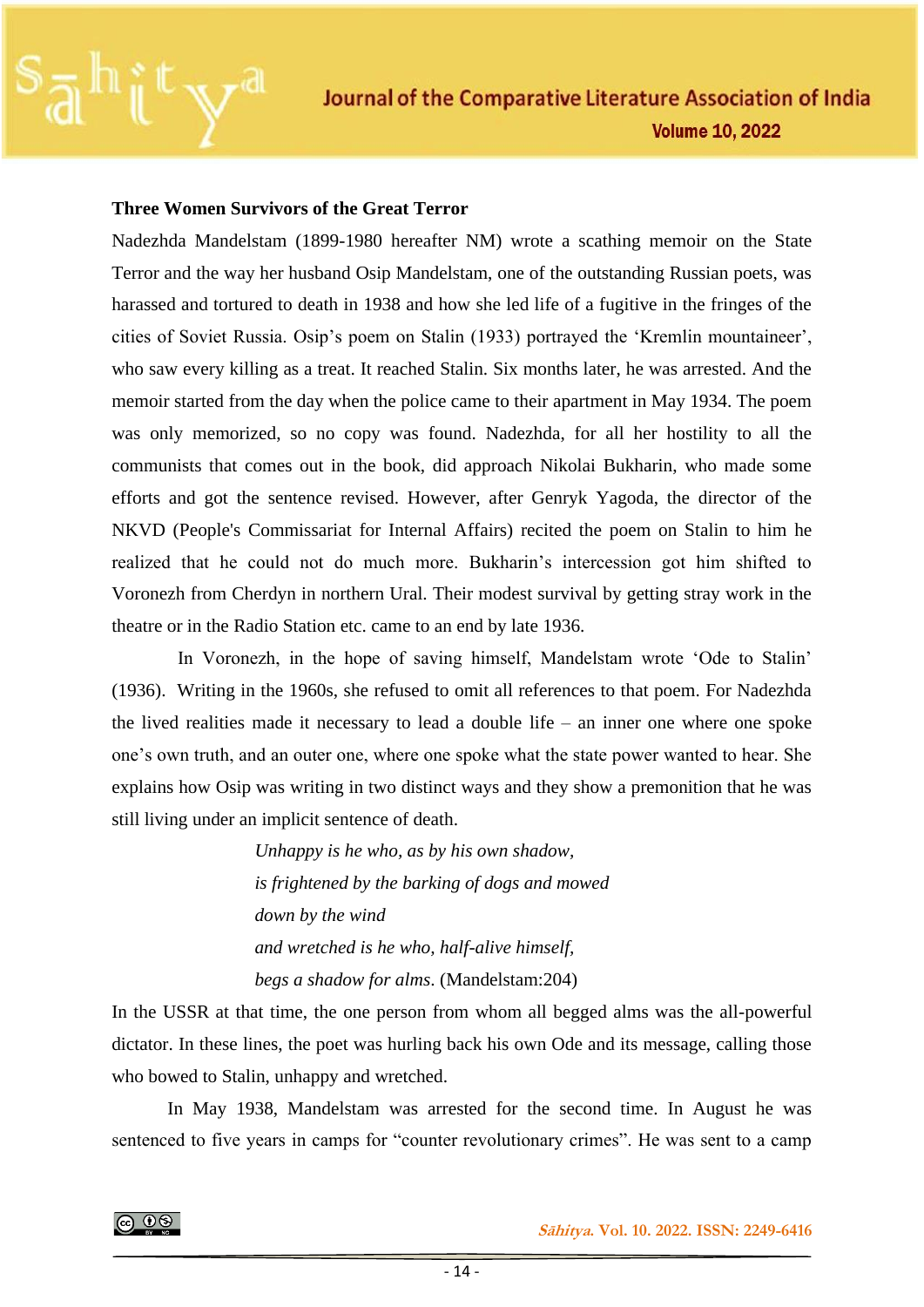near Vladivostok, where he died of cold and hunger on  $27<sup>th</sup>$  December 1938.<sup>2</sup> After the  $20<sup>th</sup>$ CPSU Congress (February 1956), she started trying to reassemble Osip's poems and publish some of them. For the Soviet readers, Osip Mandelstam's poetic career had culminated in 1928, for he published very little after that. But he had again started composing in the 1930s. It was in Voronezh that they compiled three notebooks of these later poems. Nadezhda writes:

*I have often been asked about the origin of these 'Notebooks'. This was the name we used to refer to all the poems composed between 1930 and 1937 which we copied down in Voronezh in ordinary school exercise books (we were never able to get decent paper, and even these exercise books were hard to come by) …. which had been confiscated during the search of our apartment*….(Mandelstam: 192-3)

It was in course of her years after Osip, and in particular the years after the  $20<sup>th</sup>$  CPSU Congress, that she came to write *Hope Against Hope* and *Hope Abandoned* (a play on the Russian word, for *Nadezhda* means hope).

 Evgenia Semyonovna Ginzburg (1904-1977) was a communist. In the 1930s she was accused of having failed to denounce her former colleague, Professor Elvov<sup>3</sup>, now 'unmasked' as a Trotskyist. Instead of immediately trying to bow, to denounce others, she persistently demanded justice and stuck to her position that she did not commit any crime against the party. This made her visible to the higher echelons of the Party bureaucracy and the NKVD. In 1937 she was arrested after being ritualistically expelled from the party. She

 $<sup>2</sup>$  The death of Osip was not something immediately recorded and communicated to his wife. The death</sup> certificate said it was due to heart failure, on 27 December, 1938. This was communicated to his brother Alexander. However, through about 20 pages of printed writing, NM attempts to show how she persisted in tracking details from others who had been to the GULAG, and how that raised doubts about the nature and date of death. In the end that remained obscure, because official records were never cleared up. (Mandelstam: 380-401).

<sup>&</sup>lt;sup>3</sup> Nikolai Naumovich Elvov, Professor at the Teachers Training Institute of Kazan University and an elected member of the Party's regional committee municipal board. His chapter on the events of 1905 in the four volume (edited by Y.Yaroslavsky) *History of the All-Union Communist Party* led to the accusation that his analysis of 1905 was close to Trotsky and he misrepresented Stalin's views on the theory of permanent revolution. As member of the Editorial Board of *Krasnaya Tatariia* (Red Tataria) Elvov was also a senior colleague of Evgenia Ginzburg also worked. (Ginzburg 1995:5-6).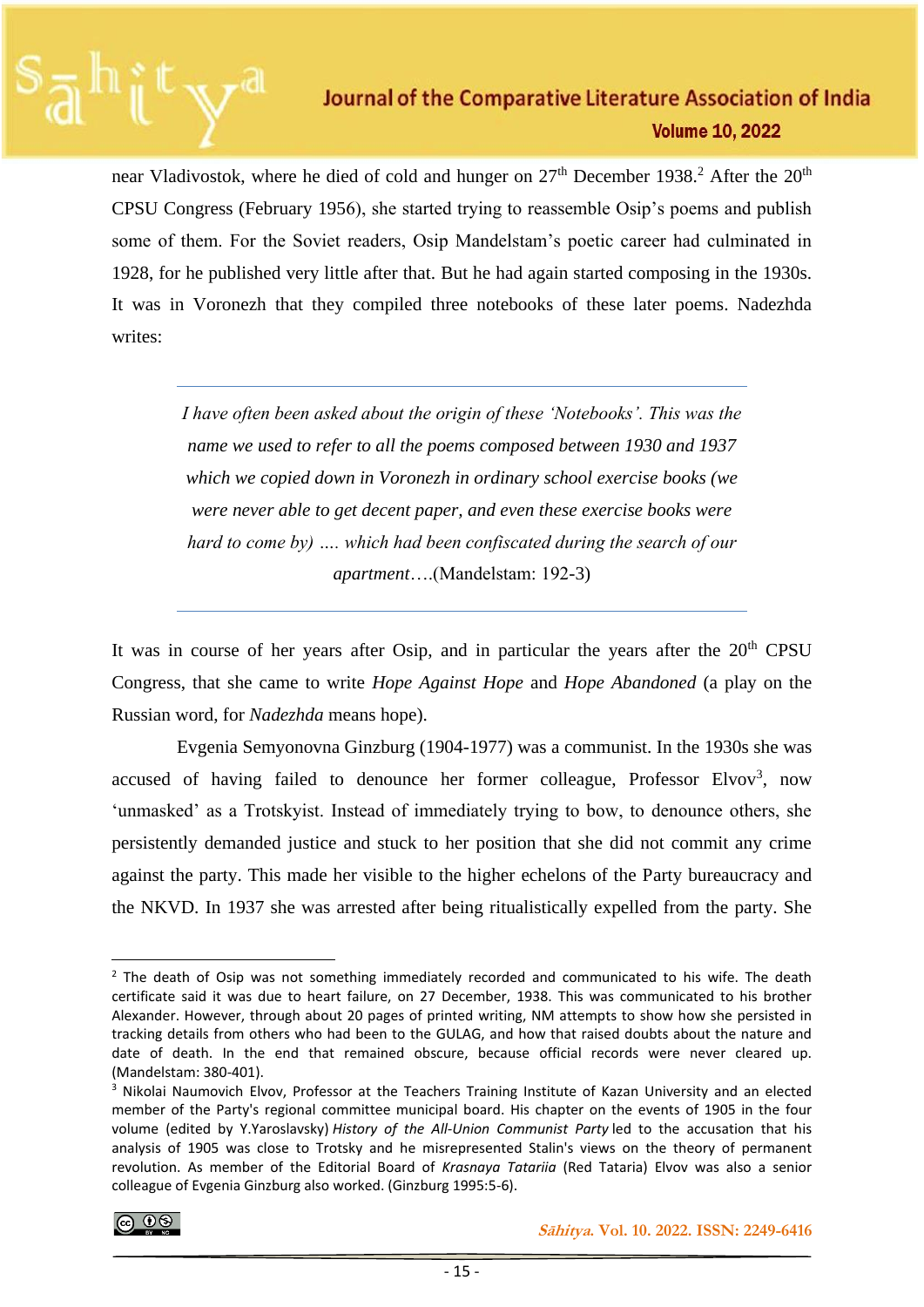spent the next eighteen years in prison and in camps, where she heard of the death of her eldest son and husband (she had lost track of him). Here Ginzburg met her younger son after twelve years, and married another prisoner. All this is narrated in the two volumes, *Крутой Маршрут* (*Steep Route*), translated into English as *Journey into the Whirlwind* and *Within the Whirlwind*.

Lydia Chukovskaya (1907-1996) was the daughter of Kornei Chukovsky<sup>4</sup>. Her husband, Matvei Bronstein, a talented young physicist who wrote popular books on science published by the Leningrad division of Detizdat Publishing House<sup>5</sup>, was arrested in 1937 and executed in early 1938.<sup>6</sup> Chukovskaya was saved by not being in Leningrad at that time. While living in precarious conditions, she wrote *Sofia Petrovna* and explains: "I attempted to record the events just experienced by my country, my friends, and myself."(Chukovskaya:1) So, while it is not a first- person memoir, it is, by the author's own admission a novel about her era, about women like herself. And this was written when the events were still a living reality.

Too often, debates about the Terror<sup>7</sup> have been about how justified Stalin was (from his defenders), or about the statistical disputes, about specific areas and Stalin's motives, like the Ukrainian charge about a Golodomor<sup>8</sup> (mass killing of Ukrainians by starvation), and so on. In most cases the human condition, the sufferings of individuals, get erased in the macrolevel studies. Herein lies the immense importance of the testimonies and memoirs of survivors. Roy Medvedev's great and painstaking work, *Let History Judge*, was substantially

<sup>4</sup> One of the most influential Soviet poets who wrote for children and often his popularity was used to help the persons arrested during the Terror.

<sup>&</sup>lt;sup>5</sup> A publishing house for children's literature, accused of 'sabotaging' the regime by being associated with Chukovskaya, labelled as a former 'anarchist bomber'. See Szarapow's review of Lydia Chukovskaya's *Procherk* (A Stroke of the Pen) .

<sup>&</sup>lt;sup>6</sup> He was one of some forty thousand who happened to be included in the so called "Stalin's execution lists". Stalin signed the execution list with Bronstein's name on February 3, 1938. Two weeks later, there was a "trial" which lasted half an hour (according to the KGB file) and was followed by the execution that same day, February 18, 1938.

 $<sup>7</sup>$  There has been a great deal of work explaining the terror, tracing its origins, its details. There were certain</sup> elements of terror built into Bolshevik practice in course of the civil war. However, there was a major shift involved in the nature and quantum of the terror later. The rise of a party-state bureaucracy and the consolidation of its power required total smashing of the old Bolsheviks through the Terror. The Great Terror also strengthened bureaucratic privileges conditions and the total abolition of any democratic right while claiming that socialist democracy had been created. The present author has relied on the following works: Marik; Conquest 2008; Rogovin 1998 and Rogovin 2009; Applebaum; and Medvedev.

<sup>8</sup> Ukrainian post-Soviet writers have claimed that the famine of 1932-33 in the Ukraine led to mass hunger and starvation. See Wheatcroft 2001 for an estimate of total number of population losses to about 6–7 million. See also Conquest, 1986, which clearly assigns formal blame on the party leadership.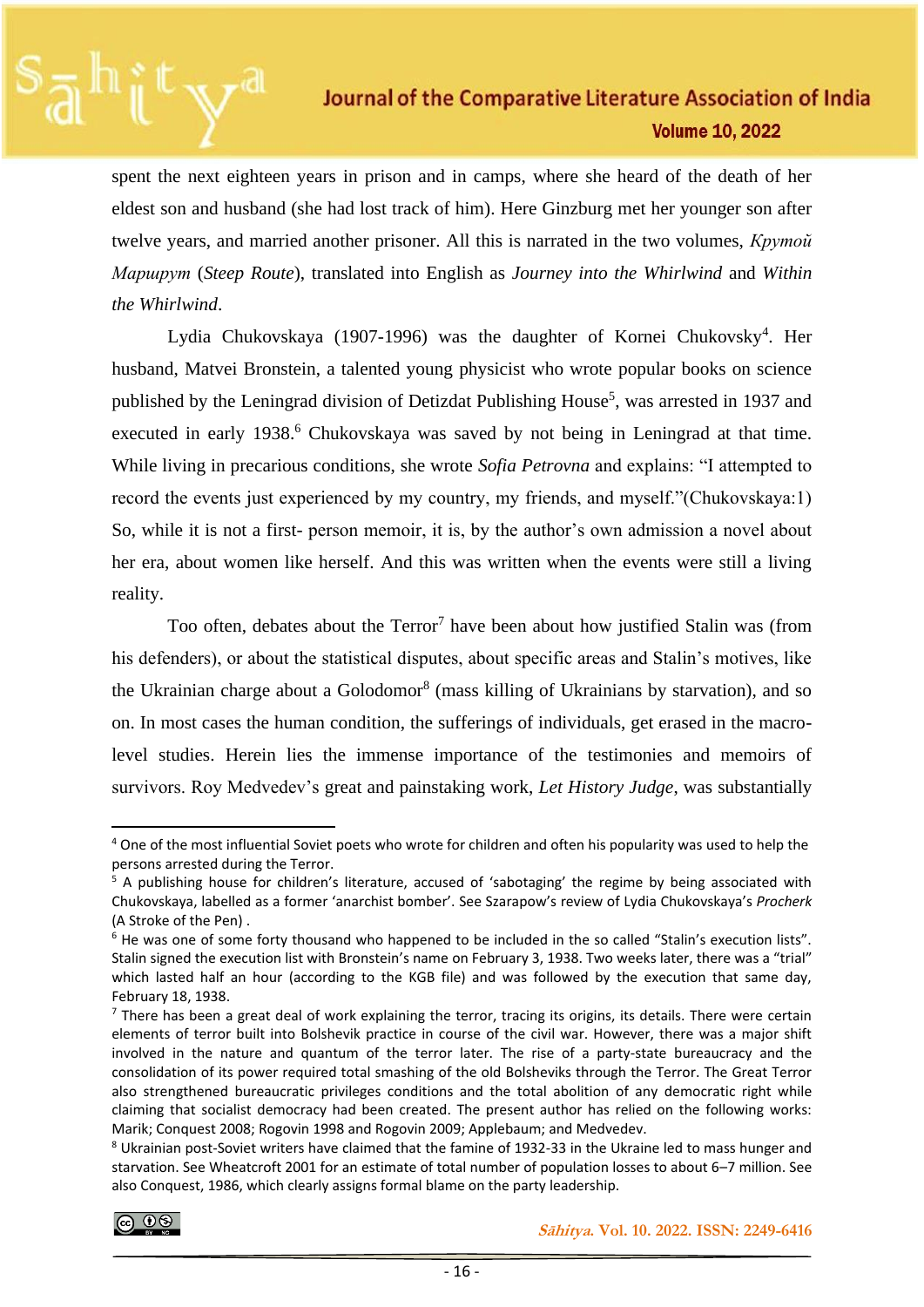based on material collected from individuals and their memoirs. This text was among the early works of that genre.

A study of the three works enables us to see how women responded differently to the Terror Mandelstam was born in 1899, Ginzburg in 1904, and Chukovskaya in 1907. Moreover, there were differences in their social and political standings. Osip Mandelstam and Anna Akhmatova, a great poet of the 20th century (also a friend of Chukovskaya) were both described as "internal emigres" (hostile to the Russian revolution) in *Hope Against Hope*. Mandelstam questioned not just the state, but the integrity of countless intelligentsia (irrespective of political affiliations) members.

Ginzburg continued to see the Stalin era as an aberration. Ginzburg was a young woman at the time of the revolution, and by the time she married Pavel Aksyonov (around 1930) the inner party struggle had been won by Stalin. Aksyonov was fairly high up in the party hierarchy (member of the Central Executive Committee of the USSR and the mayor of Kazan) and Ginzburg was a party member who after 1956 reinstated in the party and continued to have faith in the party and what she saw as its restoration of Leninism.

Chukovskaya perhaps survived the Terror because of her father's influence despite her husband being executed. Later she became a member of the editorial board of *Literaturnaya Moskva* (organ of the Moscow unit of the writers' union).

All three of them suffered persecution at the hands of the Soviet authorities, even in the post-Stalin era. Chukovskaya refused to publish her other works inside the USSR until *Sofia Petrovna* was published in that country. Ginzburg was acknowledged as an inspiration by dissidents like Lev Kopelev. Chukovskaya stood up for Joseph Brodsky<sup>9</sup>, Aleksandr Solzhenitsyn  $10$ , and Andrei Sakharov<sup>11</sup>. Through an examination of their three texts, we can get, not the whole truth, as Ginzburg herself acknowledges, but certain truths about women's experiences and their political take, so vital if we are to treat the Terror as something more than statistical records and narration of tortures.

### **Reactions to the First Threats and Police Actions:**

$$
\bigodot_{\mathfrak{m}}\bigodot_{\mathfrak{m}}
$$

<sup>&</sup>lt;sup>9</sup> Emerging poet who was expelled from the Soviet Union for his erotic poems in 1964.

<sup>&</sup>lt;sup>10</sup> Uncompromising anti-communist critique of Soviet Union and the Gulag and forced labour system.

<sup>&</sup>lt;sup>11</sup> A very eminent nuclear physicist of Soviet Russia who also campaigned for peace and disarmament.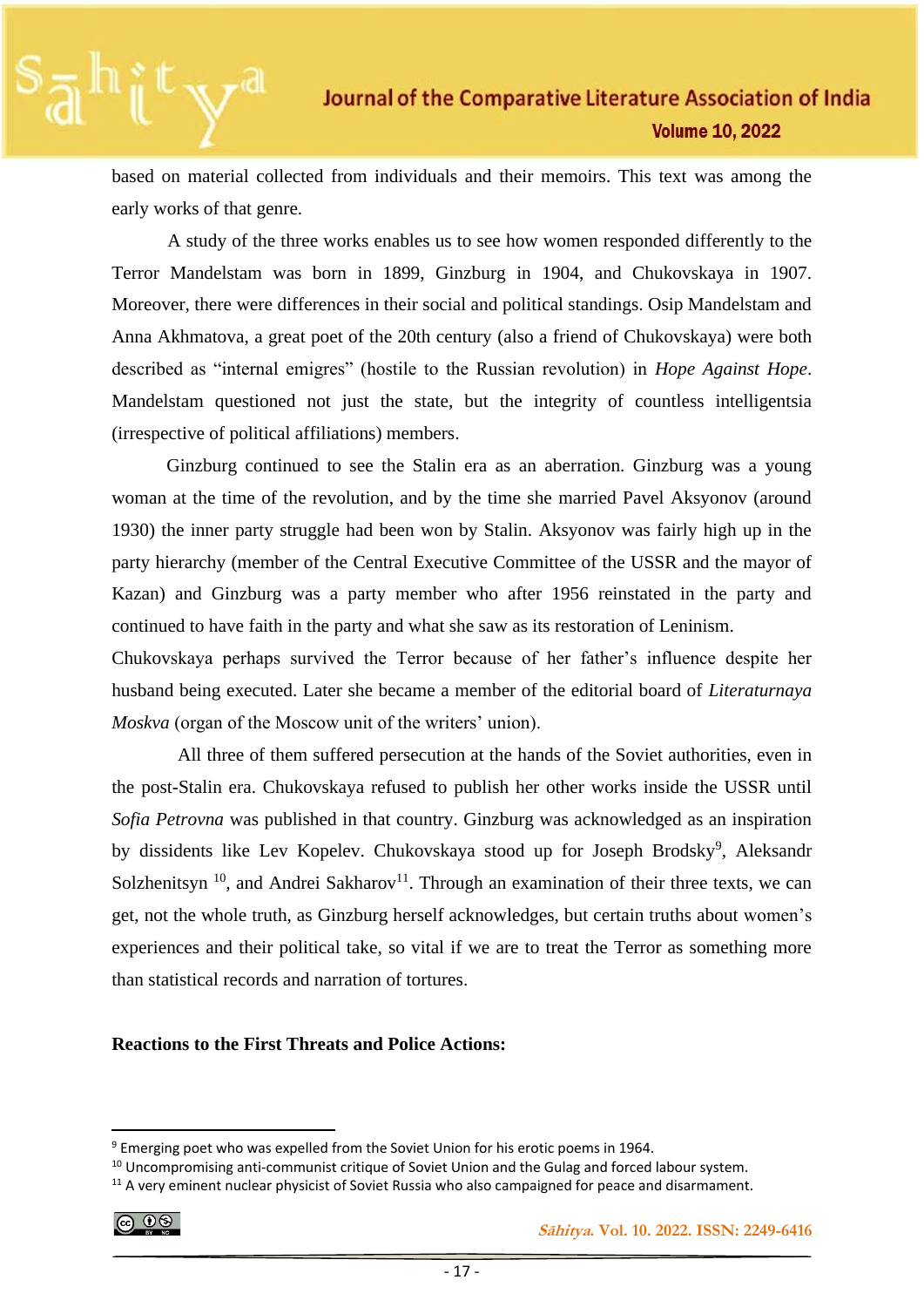When did the first threats and pressures come? NM puts it back almost to the years immediately after the revolution. From this time on the intelligentsia was under pressure.

> *"Was there a moment in our life when the intelligentsia could have held out for its independence? There probably was, but, already badly shaken and disunited before the Revolution, it was unable to defend itself during the period when it was made to surrender and change its values."*  (Mandelstam:234)

When we read her narrative, we are struck by an identification of the entire revolution with brute force and muzzling of independent voices. It is not surprising, given Osip Mandelstam's stature as an Acmeist who was often regarded with deep suspicion by the establishment. But the striking thing is the identification of the nineteenth century with democracy and rationalism, and the twentieth century with dictatorship $12$ . And for the decay of intelligentsia, she tries to trace a continuity from the revolution, the Civil War, the NEP, through the dissolution of the RAPP (Russian Association of Proletarian Writers**)** to the Terror. Yet, scattered through her memoirs there is some evidence that in the 1920s they had a mixed life. All the way to the 1930s, there was a closeness between the Mandelstams and Bukharin. The context of Mandelstam's Stalin poem, the one for which he was arrested, also suggests why such a closeness could exist.

 Between 1931 and 1933, nearly 150,000 criminal and political prisoners were sent off to build the White Sea-Baltic Sea canal link. Maxim Gorky was a fervent supporter of this project. Gorky edited a panegyric that concealed the forced labour and gave great praise to the bureaucracy. Contributors included some of the great names of Soviet literature – Viktor Shklovskii, Aleksei Tolstoi and Mikhail Zoshchenko. Mandelstam was disgusted with this whole canal project, Gorky and his collaborators. This was possibly the reason for his poem. This however is mentioned only in a scattered way by Nadezhda Mandelstam(32, 46-47). This is not a paper on Osip, though in Nadezhda's memoirs, he and not Nadezhda is dominant. The poem has been hailed by a wide range of commentators from Isaiah Berlin(1965, 1980) to Adrienne Rich and Salman Rushdie as a touchstone of daring acts of

 $12$  Ibid., p.257

<sup>ெ ⊕</sup>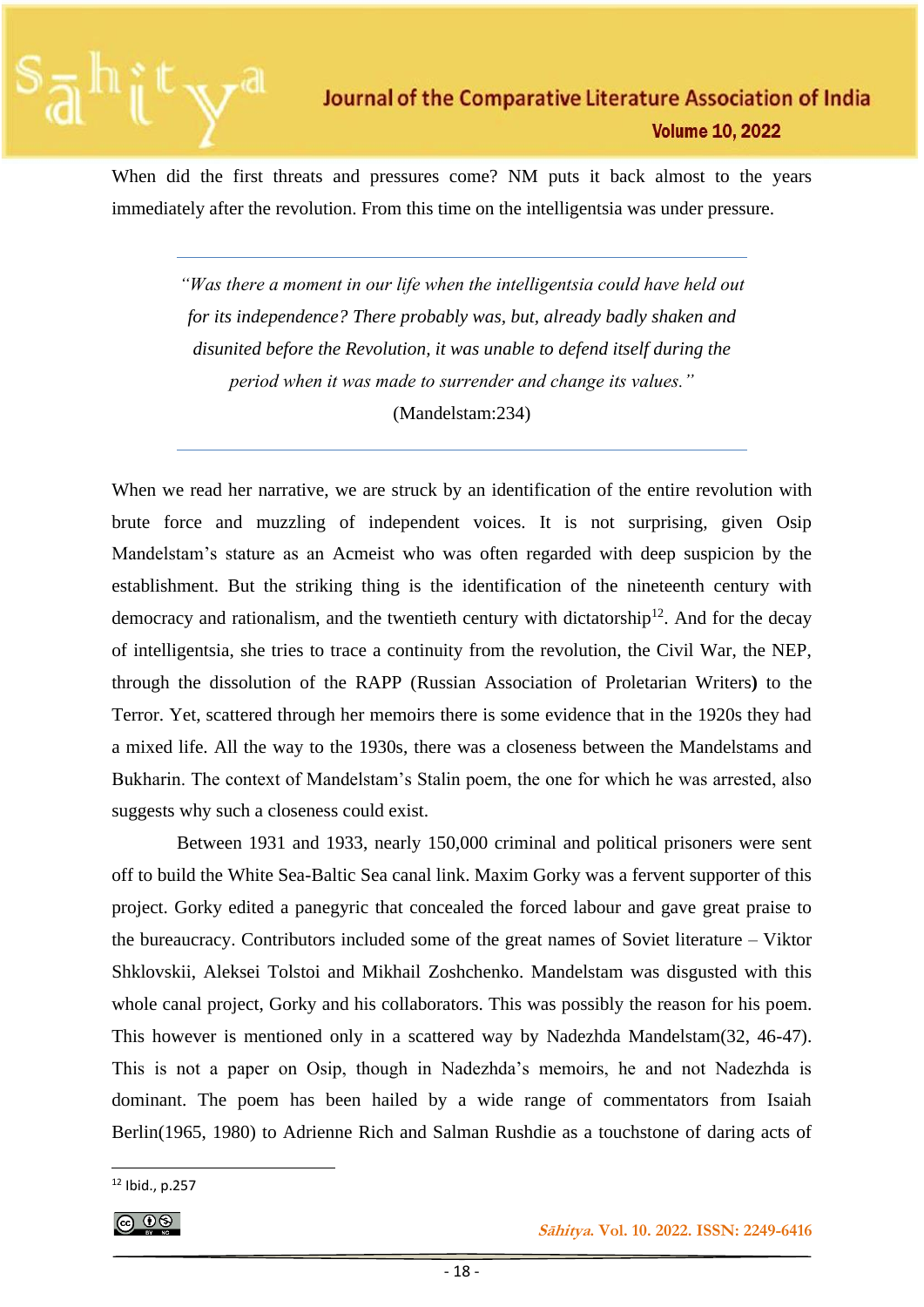witness and resistance to dictatorship. Bukharin too, as it is well known, was not in favour of the Stalin model of industrialization.

 Arrested, Osip was put up in the notorious Lubianka and interrogated. The pressures led to an attempted suicide by cutting his veins with a razor (Mandelstam:77). Forms of torture varied from being cut off from all contacts with his family and friends, to being given salty food and too little fluids or to being told that his wife was also arrested. This was as yet a period when actual confessions, however ridiculous, were being sought (Rogovin 1998: 483-499; Rogovin 2009: 7-13, 173-235). So, the poems of Osip Mandelstam were presented as "documents", the writing of which constituted a "terrorist" act. Surprisingly, Osip was naïve enough to confess that he had written the poem about Stalin when some of the lines were recited to him, saying only that they represented the first draft.<sup>13</sup>

 Evgenia Ginzburg in 1935 found herself being asked to admit her guilt, by a 'Comrade Beylin', the chairman of the bureau of Party-political control. When she tried to assure him that she had never taken up arms against the Party, he told her that "objectively, anyone who refuses to disarm, when called upon by the Party to do so, gravitates toward the position of its enemies…"(Ginzburg 1995: 14-15). Unable to understand what was being expected Ginzberg went on protesting her innocence. A colleague of Beylin, whom she mentally called Malyuta, $^{14}$  used to hurl sexist political abuse at her – Left-right mongrels! Trotskyist abortions! Mangy opportunists!..." (Ginzburg 1995:15). While still a party member with a regular job she was living with her family. Ginzburg narrates that this was the period when she mentally suffered more, than in later years, even when she was kept in solitary confinement or made to chop trees in the forests of Kolyma camp, situated in the far eastern frontier of Russia (Ginzburg 1995:15-16).

 The tragic case of Pikovskaya, a loyal party member was an eye-opener for her. She denounced her husband when he was arrested for his 1927 "crime" (for being a former Left Oppositionist). But she lost her job and increasingly found it difficult to get any work, and eventually committed suicide. Seeing this, Ginzburg decided to resist. The result was more deadly than she could have sworn. She was advised by her mother-in-law as well as another

<sup>&</sup>lt;sup>13</sup> "We live, deaf to the land beneath us,

Ten steps away no one hears our speeches.

All we hear is the Kremlin mountaineer,

The murderer and peasant-slayer"…...

<sup>&</sup>lt;sup>14</sup> After Grigory Lukyanovich Skurakov-Belskiy, better known as Malyuta Skuratov, one of the most notorious henchmen of Tsar Ivan Grozhny.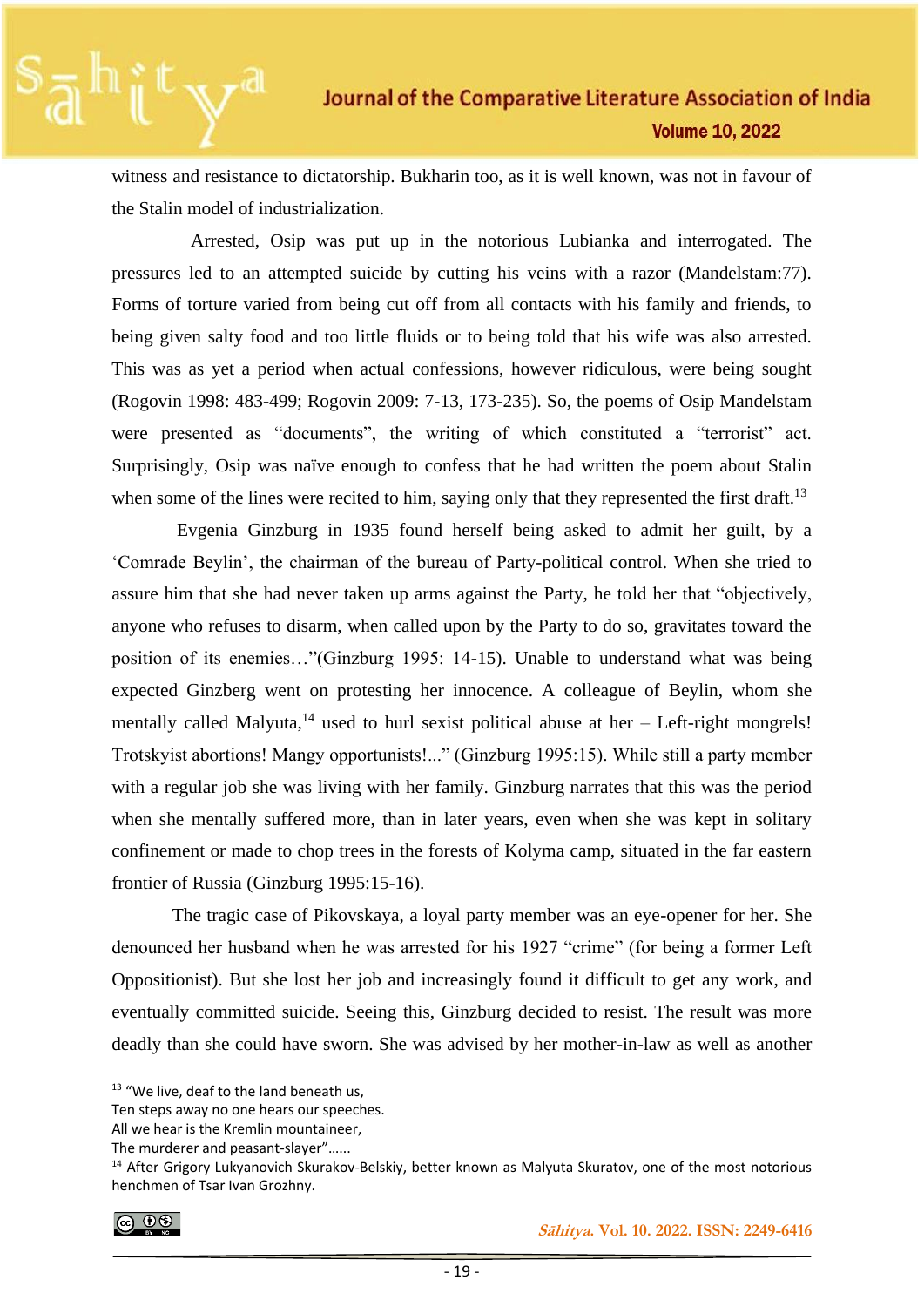person accused of "rotten liberalism", to run away to distant areas, while her husband issued a notice of her death, so that she could keep her head down in the emerging period of Terror. As good communists and rationalists, she and her husband refused to do all this. Her appeal against the penalty issued, resulted in a political commissar, Sidorov, an older era Party member, trying to reduce the penalty. But Beylin, hearing this, appealed to Yemelyan Yaroslavsky, who now accused her of even harsher crimes, such as collaborating with the enemies of the people. She shouted at Yaroslavsky for this. On  $7<sup>th</sup>$  February 1937 she was expelled from the party. Eight days later she was arrested.

 Accused of counter-revolution, Ginzburg was put in the NKVD jail in Kazan's Black Lake Street. Put in a cell with another prisoner, she learnt how prisoners communicated with each other, as well as how prisoners were tortured. She was shouted at, told that she would be shot if she did not sign the record and kept awake at nights. But, as she writes, "Later, I was to learn what a lucky number I had drawn in the political lottery. My investigation was over by April, before the Veverses and Tsarevskys were authorized not only to threaten their victims but to use physical torture."( Ginzburg  $1995:69$ )<sup>15</sup> Later, when she realizes that she will not be sentenced to death, she resolved to stay alive "Just to spite them" (Ginzburg 1995: 174). She also records physical beatings during investigations. Zinaida Abramova, wife of the head of the Council of the People's Commissars of the Tartar Republic, even when she was arrested, was sure it was a mistake, and tried to keep away from others in the cell. But when Zinaida came back from interrogation… "Her lips, bruised and split by a man's fist, trembled like a hurt child's." (Ginzburg 1995:124)

 Like Nadezhda Mandelstam, Lydia Chukovskaya's heroine Sofia Petrovna was herself not arrested. Unlike the Mandelstams, or even the family of Ginzburg (sufficiently high up with fair amount of privilege), Petrovna was a humble person. She was the widow of a doctor, Fyodor Ivanovich. Prior to the revolution they had been privileged, employing a maid. But in the new era, with the death of her husband, she had learned typing in order to take on a job. She joined a typing pool. In course of time, she became socially involved, while her son, Nikolai, joined the Komsomol (Chukovskaya:3-12). As he grew older, he became an enthusiastic worker activist. But she was less clear about the twists and turns of politics. So, when in 1937 the full force of the Terror fell, she was unable to understand what was happening. She could not believe that people she had known as good humans, whether

<sup>&</sup>lt;sup>15</sup> Veverse and Tsarevsky were two of the interrogators.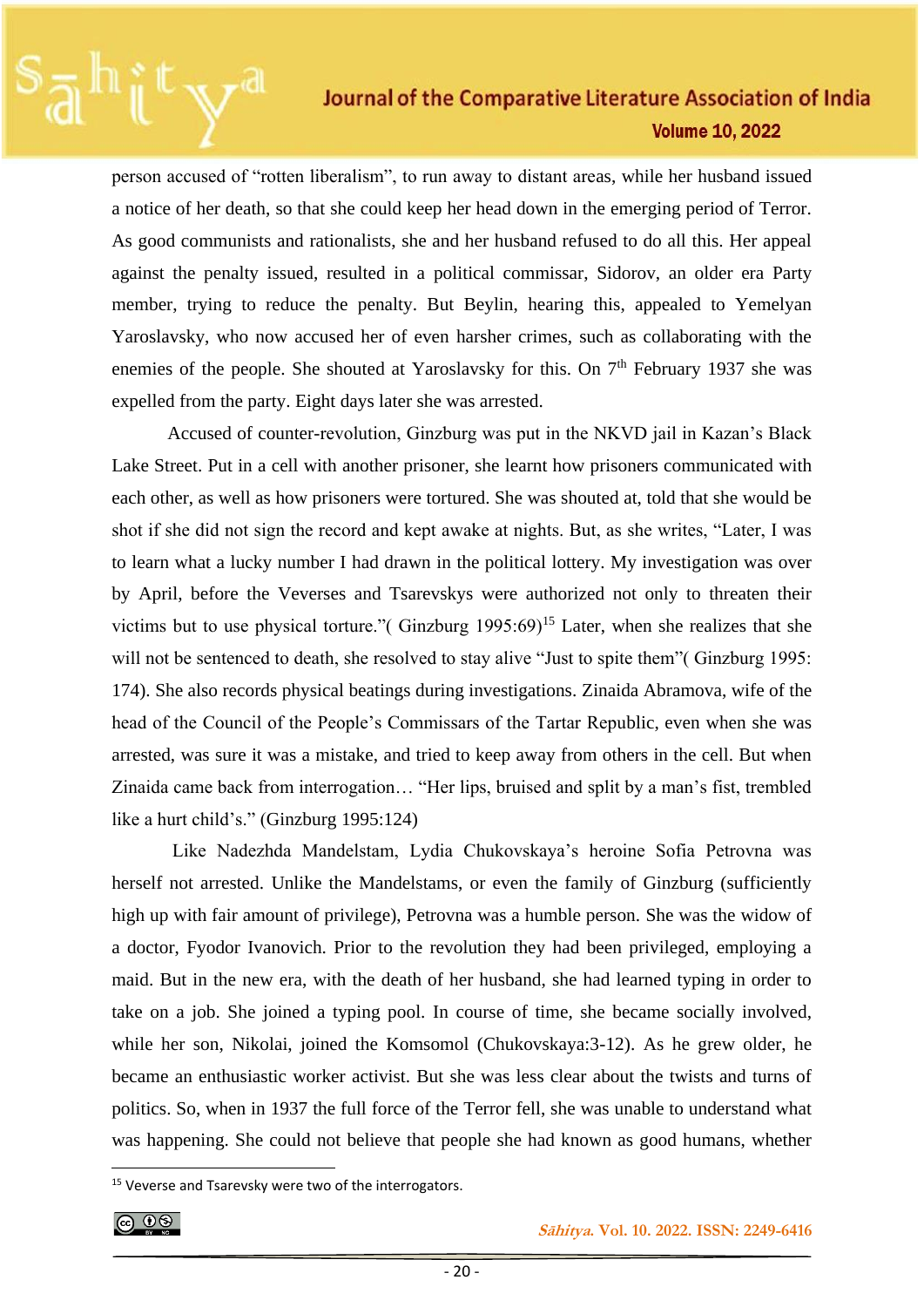the doctor friend of theirs who had been Godfather to her son or the Party Secretary of her workplace, could all turn out to be in the hire of the Nazis or be saboteurs. And then Nikolai's friend Alik comes and informs her that Nikolai has been arrested.

 What follows is a description of the harrowing experience of a mother in search of information about her son. The bureaucratic machinery is described in fewer pages, but along lines very similar to what Mandelstam portrays. Sofia Petrovna believes, however, that while Kolya was arrested due to a misunderstanding, the others, including the accused in the second Moscow Trial, were really guilty people. After all, there was so much being written about them in the newspapers.

 As she waits for the "error" to be rectified, however, Sofia finds other things happening. Her friend, the typist Natasha, is fired for a simple typing error where she had typed Ret army instead of Red army. Natasha was the daughter of a colonel under the old regime. While still searching for her son, Sofia discovers what was happening to people sentenced to jail, and to their family members sent off to distant places like Kazakhstan.

### **Surviving Torture at Prisons and Gulags:**

There is a surprising dearth of archives-based work on women in the Gulag. Anne Applebaum's *Gulag: A History*, includes a chapter (307-333) on "Women and Children," primarily based on memoirs and interviews.<sup>16</sup> Consequently, experiences of prison, whether one's own experience or those of people close to the narrator, as well as experiences of the camps or the uncertain lives of "relatives of counter-revolutionaries" are crucial for a reconstruction of the human costs of the terror.

 Nadezhda's accounts show various forms of torture inflicted on Osip Mandelstam leading to his having hallucinations.

> *"…he still had auditory hallucinations…It could have been the words of guards who had led him along the corridors of the Lubianka when he was called out for interrogation at night. They sometimes winked at each other,*

<sup>&</sup>lt;sup>16</sup> Of the 115 footnotes for this chapter, 33 refer to published and unpublished documents; the remaining footnotes cite memoirs, interviews based on Solzhenitsyn's *Gulag Archipelago*. For printed archival documents see Mironenko, S. V. and N. Werth, Eds.; Bezborodov, A. B., I. V. Bezborodova, V. M. Khrustalev, Eds.: *and*  Kokurin, A. I. and N. V. Petrov, Eds. for understanding the experiences of women prisoners.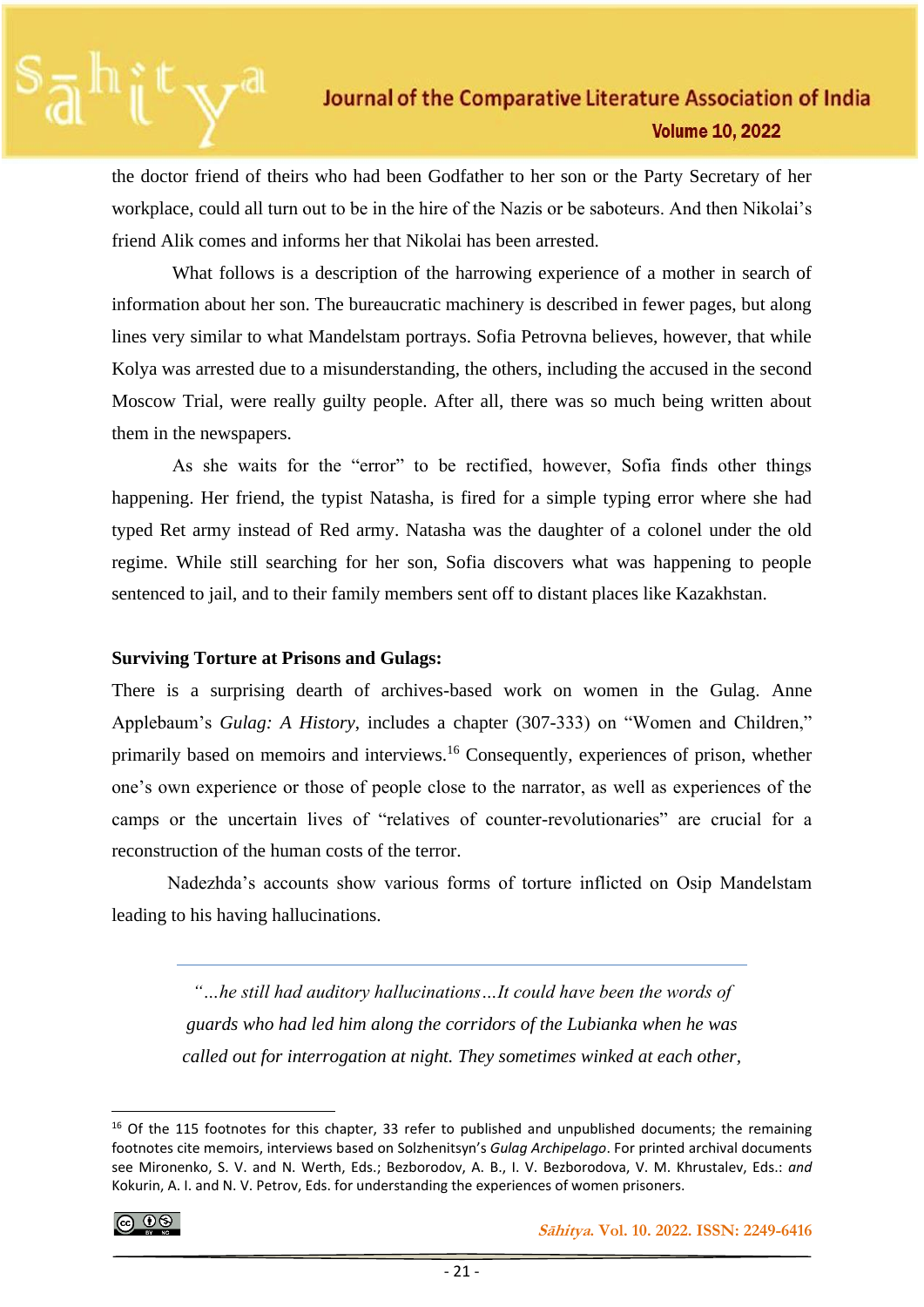

*snapped their fingers in a symbolic gesture meaning death by shooting, and also exchanged occasional remarks calculated to terrify the prisoner."*  (Mandelstam: 66-67)

Memoirists say that arrested persons were threatened by Article 58 of the Penal Code (introduced in 1927 and modified in 1937) which gave sweeping power to the police and redefined counter-revolutionary activity extremely broadly. Section 10 discussed anti-Soviet propaganda and agitation. Section 14 talked about sabotage and extensively used for the imprisonment and execution of many prominent people, as well as multitudes of non-notable innocents. Ginzburg was "convicted under Sections 8 and 11(Ginzburg 1995: 129), which meant terrorism and membership in a terrorist group, both carrying a minimum penalty of hard labour and a maximum of death.

 Sentences were long, up to 25 years, and frequently extended indefinitely without trial or consultation. Inmates under Article 58 were known as "*politichesky*" (*полити́ческий*, short for *полити́ческий заключённый*, or political prisoner).

 Torture was used to get confessions. In the light of the memoirs like those of Ginzburg, we know exactly how much torture was inflicted, and why many people broke. Ginzburg herself refused to sign anything, and despite such terrible forms of torture like being sexually assaulted in the solitary underground punishment cell(Ginzburg 1995: 128), hosed down with ice-cold water or interrogated in the conveyor belt system (interrogators taking turns, while the person interrogated is made to stay awake round the clock) (Ginzburg 1995: 79, 83-88). But this was possibly because she had not been broken over the years even repeatedly being made to confess to party crimes.

 Sofia Petrovna found herself being written up in an anonymous article as a person hand in glove with saboteurs. She submitted her resignation rather than wait to be thrown out. The next day she discovered that her friend Natasha had consumed poison (Chukovskaya: 82- 89).

Her son survived, at least the first year and a few months. And she received a letter from him, where he mentioned how he had been tortured: "Mama dear, Investigator Ershov beat me and trampled me, and now I'm deaf in one ear."(Chukovskaya:106) When she took the letter to Mrs. Kiparisova, the wife of Kolya's Godfather, she found the woman packing to leave since, as the wife of a counter revolutionary, she was being deported. (Chukovskaya: 107-8) And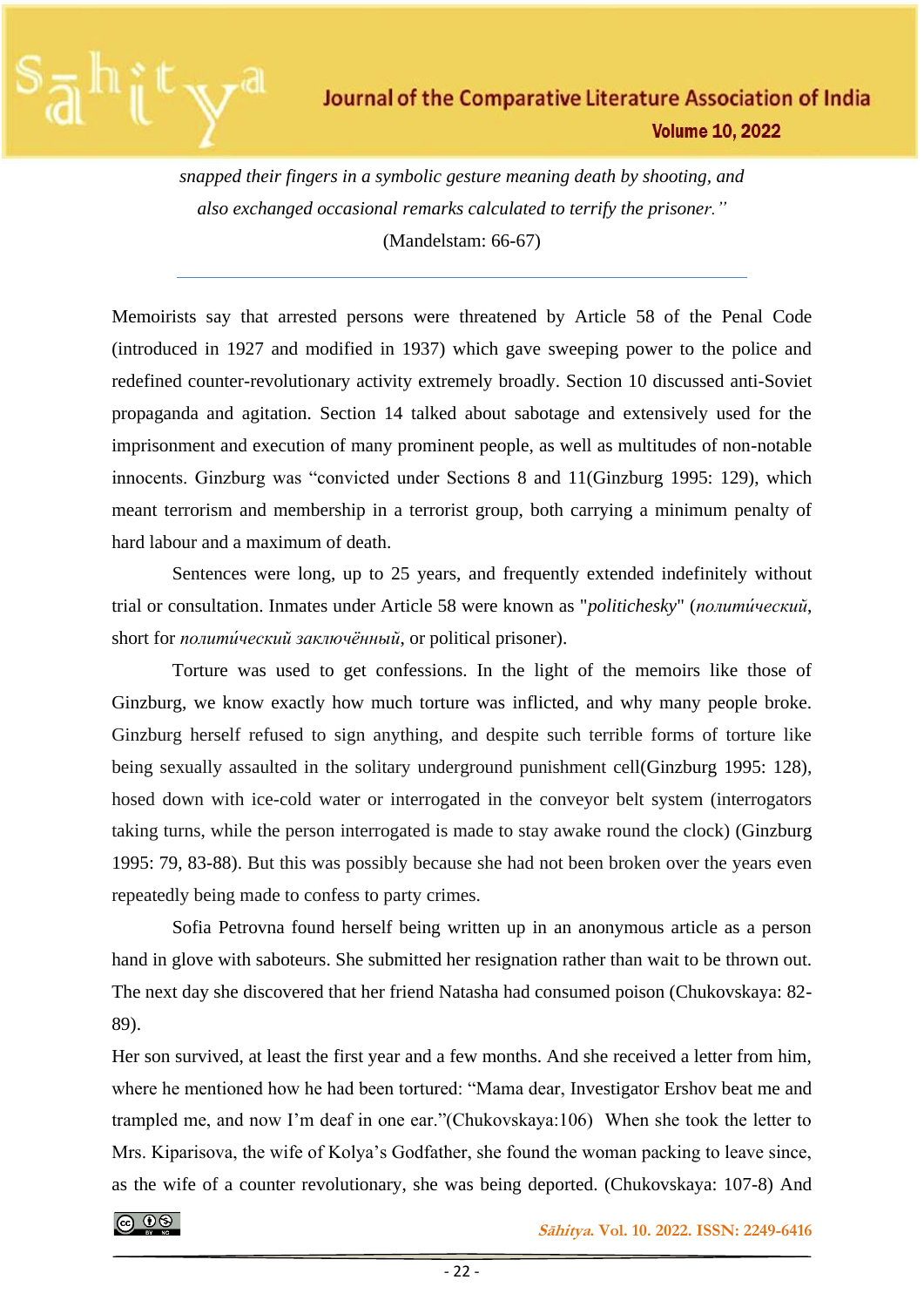she advised Sofia not to apply on behalf of her son. To do so would be to draw attention to herself as the mother of a convicted counter-revolutionary. At the same time, it was likely to result in further punishment for her son.

 Lydia Chukovskaya therefore gets her principal character to do what Ginzburg had been advised but what she refused to do. Possibly, it was easier for an obscure Sofia Petrovna than for Ginzburg. As a teacher and author, a colleague of a man Stalin himself had condemned, and as a party member married to a high functionary, Ginzburg's visibility was far greater. As Vadim Rogovin shows, there was substantial sympathy for Trotsky's criticism of the Stalin regime in the ranks and even in the leadership of the CPSU, and support for his demands for inner-party democracy, greater social equality and an international orientation to the Bolshevik goal of world revolution. It was this political fact, as Rogovin demonstrates, that accounts for the purge reaching so deeply into the party apparatus, the military, the Komsomol youth movement, and the broader layers of the population (Rogovin 2009: 28-34, 79-91; 129-217) .

In the first period, that is, between the first arrest and second arrest of Osip, the world was closing in. This was a period when people could understand who their friends were, who were courageous under difficulties. In Moscow, Nadezhda tells her readers, "The Shklovskis' house was the only place where we felt like human beings again."(Mandelstam: 351) <sup>17</sup> They avoided staying overnight, as the women who looked after the building were under police instruction to report such people.

 As they tried to negotiate the bureaucracy, not even realizing that it was no longer a matter of privileges being taken away but death looming, they met numerous writers and semi-intellectual party members. Nadezhda remembered three meetings with Alexander Fadeyev, a founder of the Union of Writers, who honoured Stalin as "the greatest humanist the world had ever known". But in his suicide note he had denounced the Stalinists for having exterminated the best people in Soviet literature.

<sup>&</sup>lt;sup>17</sup> This refers to Viktor and Vasilisa Shklovski. Viktor was one of the major figures in Russian Formalism, considered in Stalin era as an elitist theory of art talking about forms of art which has no so-called connection with proletarian masses. In the 1930s Shklovski survived by not writing about formalism. On formalism see Erlich, Victor Erlich, and Bennett, Tony .

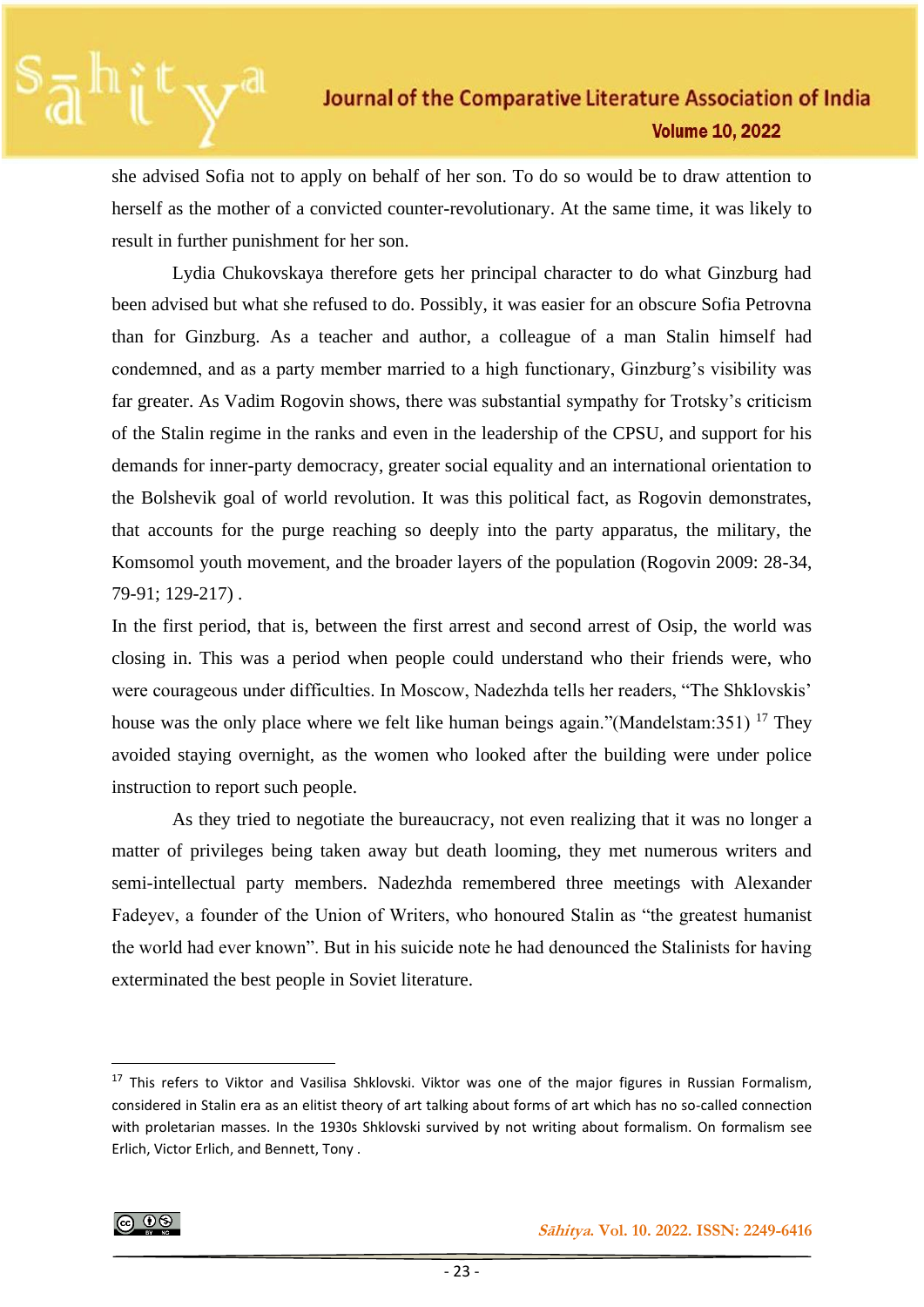Life in the camps was different from life on the run, as the narrative of Ginzburg reveals. Surviving the extreme terror of Yezhovshchina,<sup>18</sup> Ginzburg with her sentences on, did not know what would happen afterwards. The second volume of her memoirs, *Within the Whirlwind*, begins with life in Kolyma camp. The narrative of survival is a deeply gendered one. Her tree-felling duty was changed to looking after children in other side of the camp when people failed to produce according to quota and the food ration was reduced. (Ginzburg 1981: 4-11) Even when the women were in the tree-felling site, the dominant male figures would turn up and ask for sexual services in exchange for goods.

*""I'm the forwarding agent at Burkhala" (one of the most terrible of the gold mines), "so I can put you in the way of sugar, butter, and white bread. I'll give you shoes, felt boots, and a really good padded jacket… we can come to an arrangement with the guards…There's a shack available.""* (Ginzburg 1981: 4-11)

 We need to make a distinction between the idea that gender mattered to the women (that is, being a woman had an effect on experience and perspective) and the fact that presentation of the self, did not always deploy categories of gender. This comes out clearly in many of the essays in the collection by Vilensky, *Till My Tale is Told*. Much of Ginzburg's discussion is also told in terms of class and status and gender is often pushed to the background because the subordination of the woman-oriented agenda to a male oriented revolutionary model goes back considerably in the revolutionary tradition in Russia. This however in turn raises a question. For all the attempts at pushing gender to the background, memoirists like Ginzburg do end up presenting some parts of their lives as human beings and as women. Men's memoirs all too often take on such a purely "political (read masculine)" colour, so that the daily lives, the attitudes toward self, family, workplace, etc. do not figure so clearly. So, it is possible to suggest that the gender of the author did have an impact on the structuring of the narrative.

Life in the camps plays an important role in Ginzburg's narrative. The camps strip away ideological assumptions, and allow her to reconsider principles that determined human value.

<sup>&</sup>lt;sup>18</sup> Worst phase of the terror in 1937–38 under the new NKVD chief Nikolai Yezhov.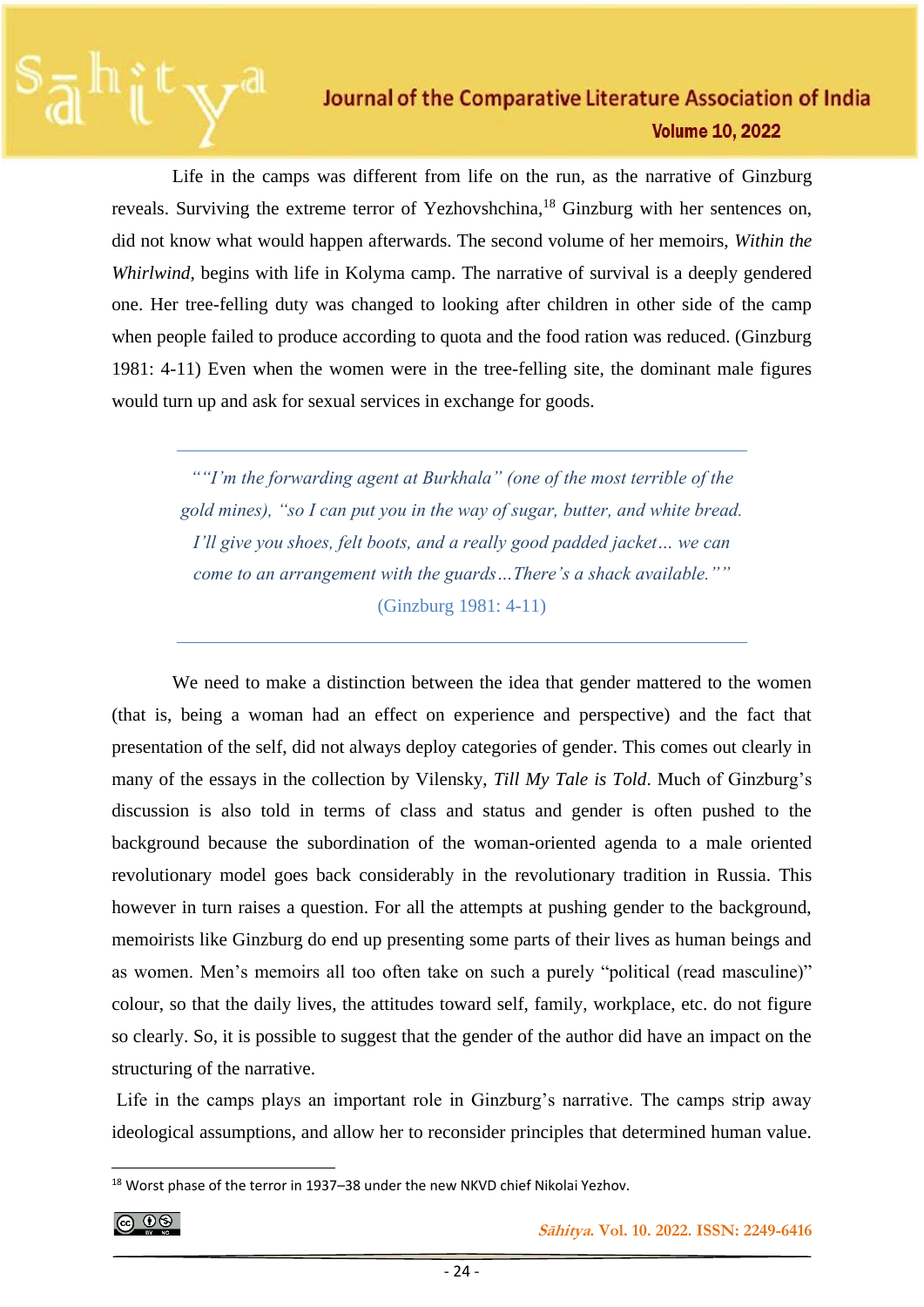In course of the two volumes read as a whole, Ginzburg emerges as a figure who reconsiders principles she had been taught, and emerges due to the camp experience as a morally informed and transformed figure. The first volume tells us that they are the memoirs of a typical communist. The epilogue to the second volume tells us that it is about

*"the gradual transformation of a naïve young Communist idealist into … a human being who amid all her setbacks and sufferings also had moments (however brief) of fresh insight in her search for truth. It is this cruel journey of the soul and not just the chronology of my sufferings that I want to bring home to the reader."* (Ginzburg 1981: 423)

 Nadezhda Mandelstam's two volumes of her memoirs have a parallel in their histories. Both Ginzburg and NM wrote their drafts after the  $20<sup>th</sup>$  and  $22<sup>nd</sup>$  Party Congresses of the CPSU. Both found it easier to be read abroad and in Samizdat (Soviet underground literature) than in legal print version in their own country. So, both wrote the second volume with a sense that the past had not been mastered yet – that I, the narrator, had suffered, yet telling that truthfully to the country, getting the truth published and widely circulated, was yet impossible. Interestingly, for all their differences, both Ginzburg and Mandelstam tell their readers that they will be telling the truth, nothing but the truth, but not the whole truth (since neither claimed to know the whole truth about the repression and the system that produced it).<sup>19</sup> In the case of Ginzburg this leads her to a detailed and analytical presentation of the prison and camp system. In the case of Mandelstam, there is a keen look at the intelligentsia. She does look at some of the more courageous figures. For example, Boris Pasternak gets a favourable mention for *Doctor Zhivago*, both as a novel and as an act of courage. But flaws in his character are also mentioned. (Mandelstam:151-55)

 Unlike Chukovskaya and Ginzburg, Mandelstam writes as someone who is opposed to the whole communist creed and not just Stalinism. While Chukovskaya is concerned with the impact of Stalinism on ordinary people, Ginzburg examined its impact on the Communist Party and its project. Mandelstam is concerned wholly with the intelligentsia. Ginzburg's keen eyes let her see the lives of different kinds of people – politicals, including non-

<sup>19</sup> Ibid., p. 175, *Within the Whirlwind*, p. 420.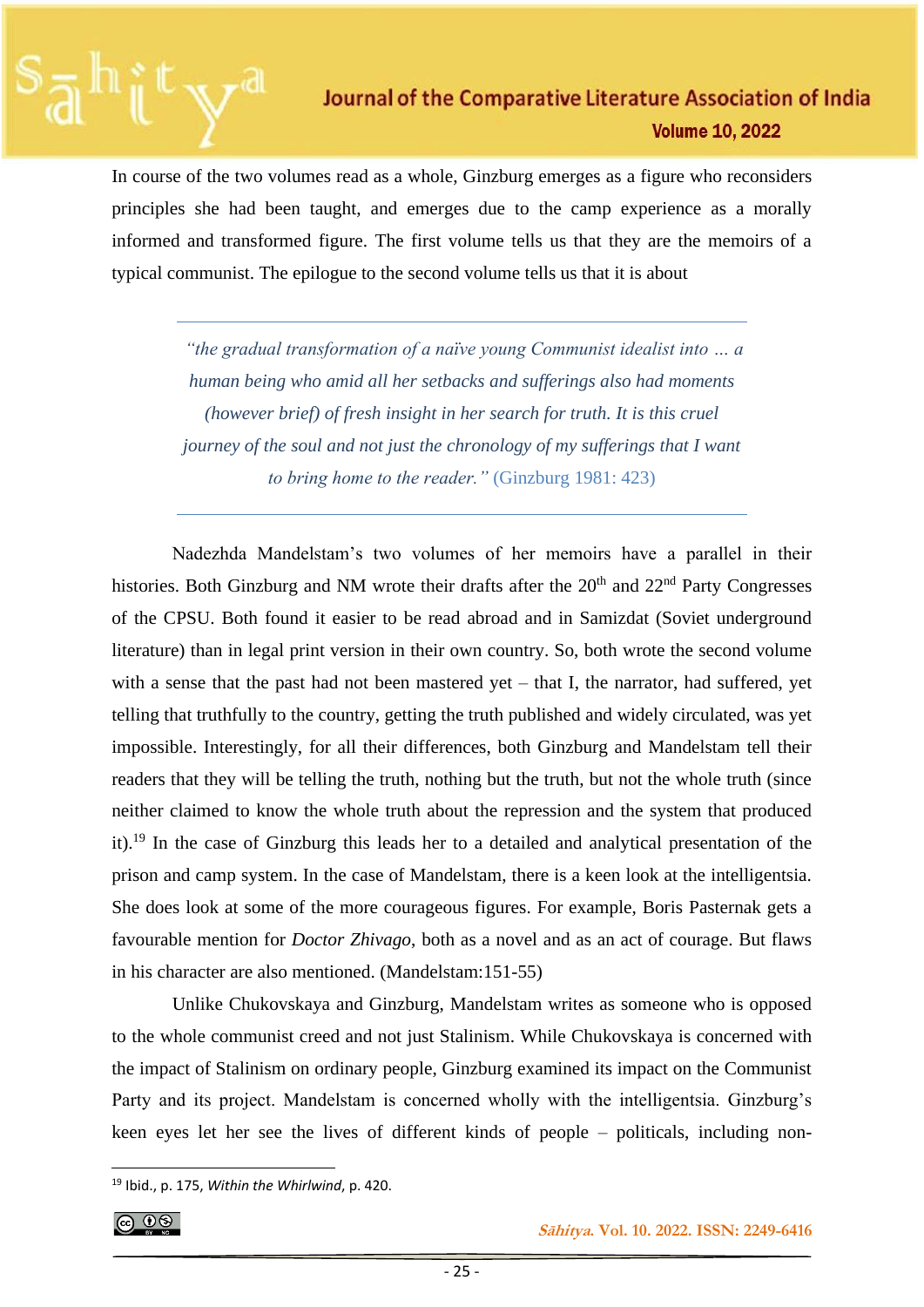Communist politicals, people accidentally caught up, different kinds of police and security staff, and so on.

Sofia Petrovna, in order to survive, decided to burn the last letter from Nikolai (Kolya). Was it cowardly? In 1937, at the height of the Terror, survival called for many strategies. Bukharin's widow, Anna Larina, memorised an eight-paragraph long letter, addressed to a future generation of party leaders. For years, while she languished in prison cells and internal exile as a "relative of an enemy of the state."(Larina) But as we will see below, a more complex literary-political motive may have existed for Chukovskaya's plot.

## **Gender and Genre:**

 Finally, the generic features of the writings and the nature of gendering in them will be examined. Beth Holmgren's major study shows the gender imbalance in post-World War II Soviet Union was not due solely to the War, but also to the mass execution of male victims. So in many cases, there appears a reversal, and it is the men who appear mute, silent victims, while the women appear to be people empowered at least to lament, and also to remember.

 Ginzburg's book suggests that gender may not always be primary. She describes her encounter with the women 'criminals' at one stage in an extremely contemptuous manner, when she was sent to work in a farm as a nurse for the children. Afterwards Ginzburg was given the duty of medical-in-charge of women of a 'production brigade' where she had to spend half the day. Her narrative reveals that these women, all being made to do a huge amount of work, wanted illegal permission slips from her, so that they could avoid working for the day. Obviously, she was not in a position to hand out such sick-leave certificates at random. But there is a certain lack of recognition that these women were also being brutalised by the state. (Ginzburg 1981: 7-8, 54-55).

 There are cases where gender does not matter for other reasons, and Ginzburg highlights one such with clarity. She talked about an honest bureaucrat, Vallentina Zimmermann, in the camp disliked by corrupt elements among the camp bureaucracy. But Ginzburg simply sees Zimmermann as an oppressor. "Of what value are virtues such as honesty, moderation, and even incorruptibility, when the person endowed with all these qualities is performing the role of a butcher vis-à-vis others?" (Ginzburg 1981: 75).

It is however in Ginzburg's treatment of Pavel Aksyonov and Anton Valter that we find a gendered narrative. The first volume was written with the hope that her memoirs would be published in the USSR. The second volume was published without such expectation. At the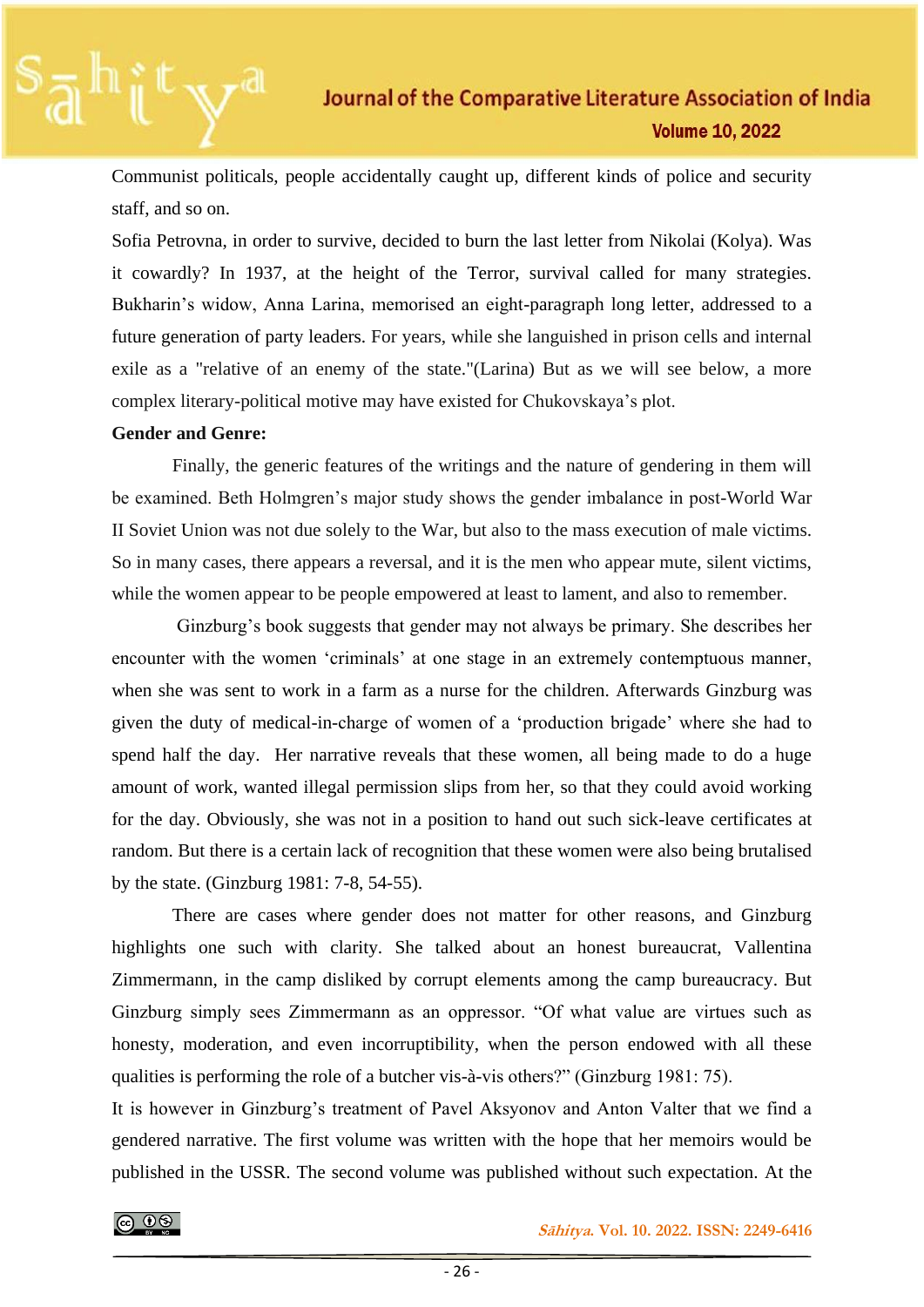same time, there is a sharp break. Her relationship with Aksyonov is dealt with in *Journey Into the Whirlwind*. The second volume looks at Valter. In fact, Ginzburg had tried to establish contact with Aksyonov from Kolyma. A considerable number of her letters to him exist in the Research Centre for East Europe in Bremen. (Babenysheva papers) Instead of tracing any decline in the relationship with Pavel, Ginzburg lets the reader feel that it was her belief that he had died, that ended their relationship. (Ginzburg 1981: 316).

 Why does this happen? It is worth thinking of the function of the family within the narrative structure. Ginzburg eventually divorced Pavel in 1951. (Duda) This does not appear in the memoirs. Two linked reasons can be advanced for this. At the end of the first volume, full of hope, she records her happiness as a communist, that the great Leninist truths can now come out in this public document for future. So, in this work more for the historian than for personal communications, the breakdown of a relationship for personal reasons apparently could not find space. Kathryn Duda suggests (based on another writer, Natasha Kolchevska) that Ginzburg wanted Valter to be shown as an improved Aksyonov. Using Ginzburg's letters, Duda argues that the failure was due to 'personal' reasons, and therefore does not find space in the narrative. So, the personal is 'not political' here. The relationship with Anton Valter is traced with greater care than the relationship with Pavel Aksyonov, and the emotional bond is shown. The record of the issue of divorce is shown in terms of hesitation over getting a formal divorce since she was not certain whether he had died. The memoir shows the urge felt by Ginzburg for a formal civil marriage with Anton Valter to avoid their being separated, since Valter had been freed and the difference in status could have presented a problem. (Ginzburg 1981: 316-17).

What role does the family play in the narrative structure? It is possible to suggest that there is involved a break from the *partiinost* style imposed by Stalinism. In the first volume, she brings up cases that showed a political culture where family ties were less important than party ties, but family ties were at the same time exploited to obtain confessions (as when she herself was pressurised by being told that Aksyonov had disowned her, so she might as well confess). (Ginzburg 1995:50).

 When "Little Anna", a party member arrested by the NKVD, was told by the interrogator that her marriage had been an artificial one at the orders of an anti-Soviet underground, she could confide about her pains only to Evgeniia. She was also afraid of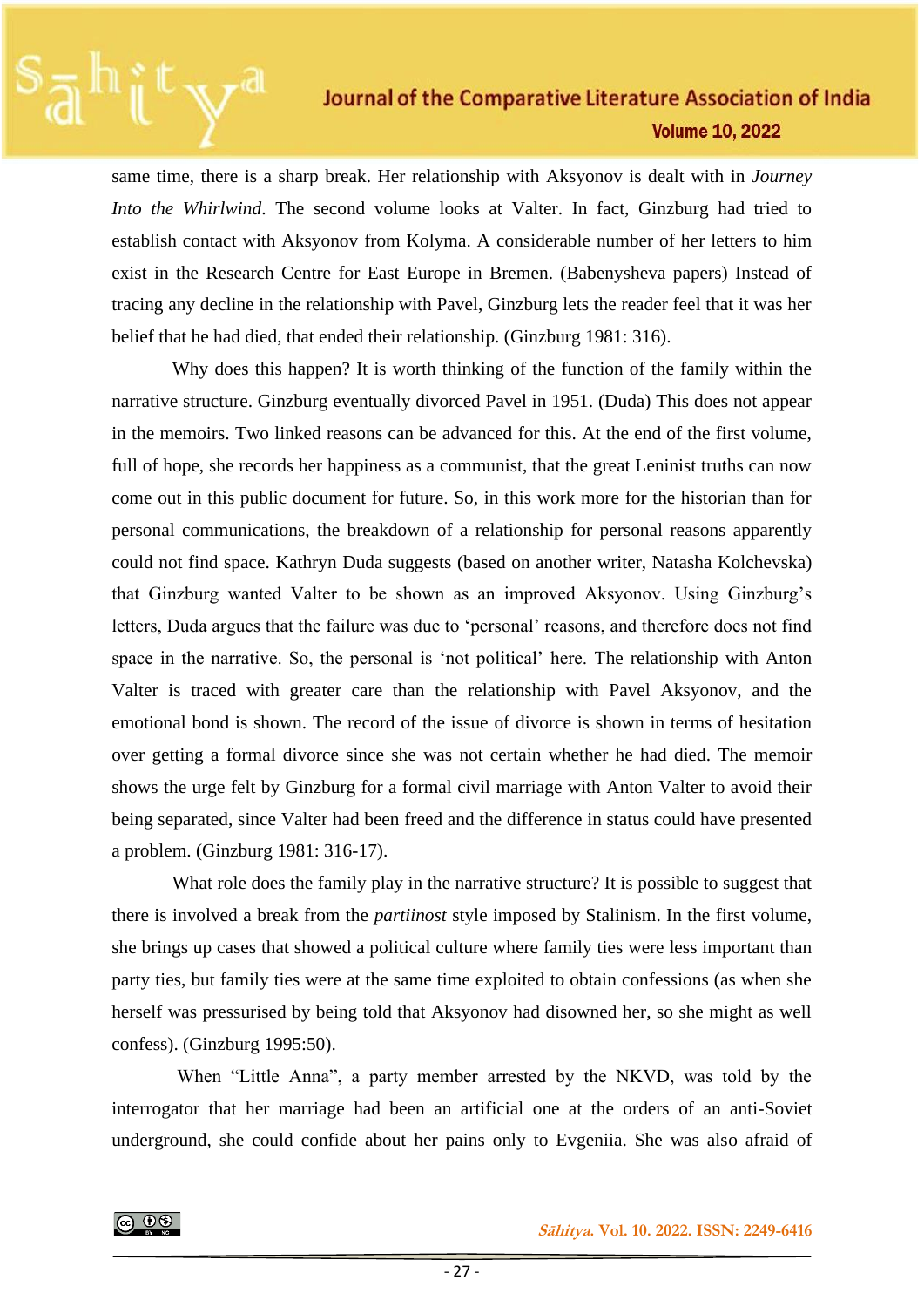accusing communist interrogators and of being overheard by the Social Revolutionary Derkovskaya, a 'class enemy'. (Ginzburg 1995:109, 111).

 By making the second volume one about building a family she traced positively her meeting with her younger son by Pavel and her adoption of Tonya. Anton Valter in the second volume is introduced at a much greater length than Pavel in the first. There is a narrative of how a Crimean German, Valter was arrested for supposedly being part of a counter-revolutionary conspiracy, how he got repeated punishments while in camp in 1938. But as doctors were in great demand he survived. (Ginzburg 1981:108-110) The growth of their relationship, from one between doctor and nurse, to friends and lovers, is traced at length (Ginzburg 1981:116-133, 181-195). Her meeting with her younger son Vasya, is also sketched with much display of maternal love. Interestingly, in the first volume, which discusses a period when the children were much younger, she does not display much maternal concern, presumably because, as before, the first book was being written as a public document to expose the "cult of the personality", while the second book is to a much greater extent a personal narrative. Hence the gendered role (mother, wife etc.) can be permitted.

 At the same time, these writings have been received, particularly in the USSR and in post-Soviet Russia, not as fiction or personal memoir but as historical testimony.

 Chukovskaya portrays the impact of the Terror through the evolution of one woman. And if the reader is aware of the dominant mode of Soviet novels from the 1930s, the Socialist Realist novel, they can see how that genre is subtly subverted. Written within a few months, and kept hidden, in this text we follow two characters. Sofia is a woman with purely domestic values and outlook, who even takes a job only because she needs to ensure that her son Nikolai gets a better education. But there is a transformation as she excels in her work, and finds the workplace itself a positive space. This positive transformation is what Socialist Realism insisted the goal of writers must be. However, when we move beyond the first part of the novel, we are introduced to the Stalinist terror behind the seeming socialist future. Holmgren argues that an imposed patriarchy appears a progression for Sofia, is present. Feminine traits are clearly present in Sofia. "While seeming to liberate herself from assigned gender roles, Sofia Petrovna simply has exchanged one form of subordination for a new one of accepting the masculine state and terror. Kolia endorses a single pattern of political and pragmatic action for both sexes, excluding the very possibilities of a non-public space and a differentiated self".(Chukovskaya:51) Thereby, Chukovskaya set out to subvert the canon.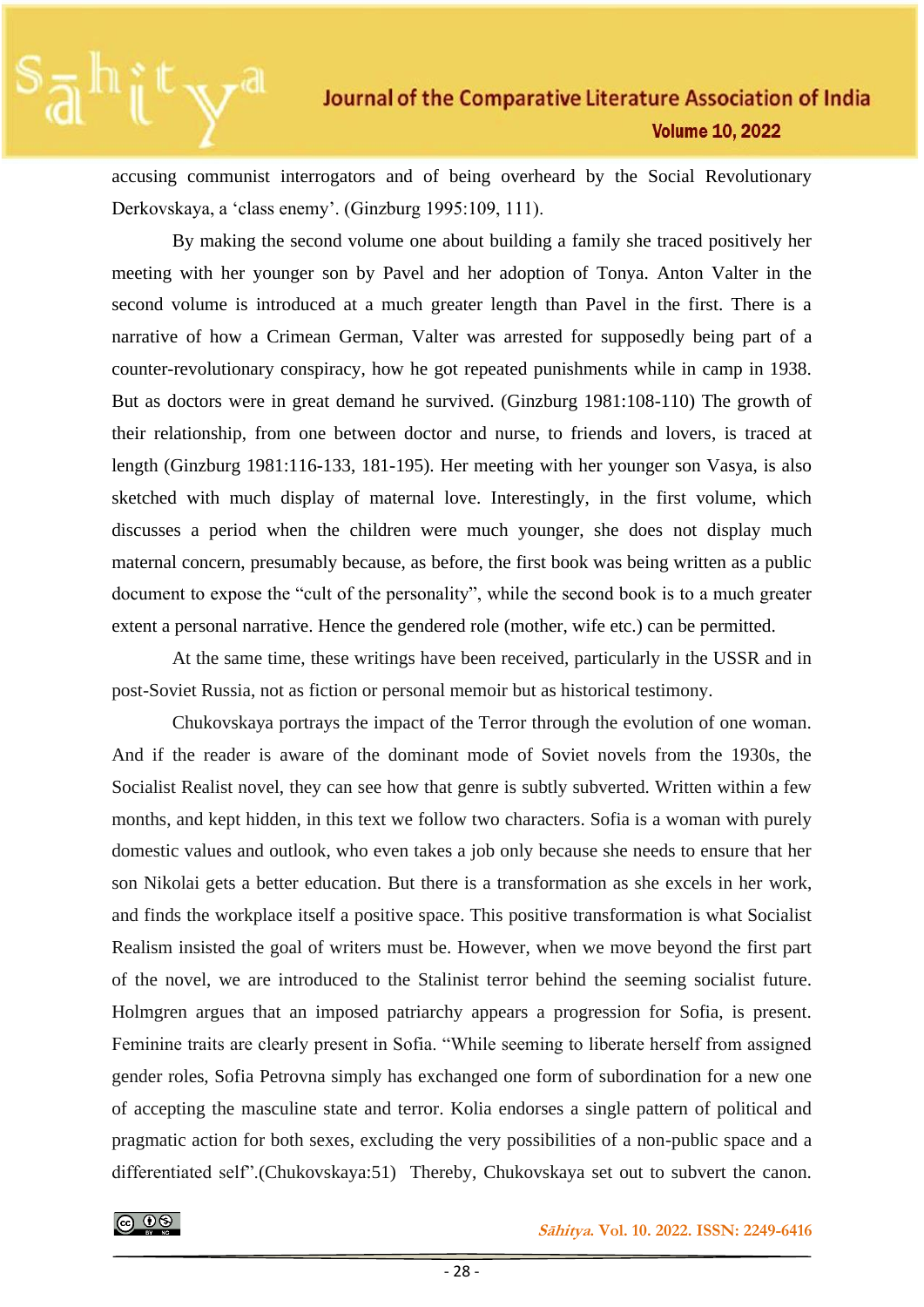The crisis that Sofia Petrovna faces begins with her son being in danger. Having developed no independent frame of thinking, she has accepted the Terror in the official terms. Within that there can exist at best mistakes. So, others are legitimate prisoners, but Kolya alone has been accidentally or mistakenly arrested.

 When at the end she receives the letter from Kolya, which says he has been beaten and forced to issue a confession and finally decides to burn the letter. This act of destruction is a symbolic destruction of herself and an acceptance of the state's terror and deception. The private feelings of a mother may not even be saved in secret. So, the terror is shown through a very ordinary citizen, not through prison inmates, not through politically active figures who resist. In Ginzburg's narrative, there do appear politicals. Like communist women from several countries, including refugees from Nazi Germany and Chinese communists, in the chapter titled 'The Whole of the Comintern', or the torture inflicted on an Italian communist, who was being beaten and hosed down with cold water, shouting desperately, "*Comunista Italiana*".(Ginzburg1995: 151-57, 224)

The Russian literary tradition has been distinct from the West European since the 19<sup>th</sup> century. Memoirs have a not merely personal but deeper philosophical significance. Mandelstam and Ginzburg followed that pattern. Memoirs of political activists were written to inform and enlighten. For women adopting an oppositional stance, this model provided some opportunities. Since the state had punished their personal experience as political, lives that might have been presented as unimportant became important, and could be presented as representative documentation of Stalinist terror at its peak. Nadezhda's books serve simultaneously as history of an era, that will serve to re-establish Mandelstam as the preeminent Russian figure in the world of culture for the  $20<sup>th</sup>$  Century. (Holmgren: 130-38, 119-24).

 If Osip Mandelstam is today considered the greatest Russian poet of the twentieth century by many readers and critics alike, it is substantially due to the untiring efforts of Nadezhda Mandelstam in *Hope Against Hope*. There were times, she writes, when she had to get work in a textile factory as the only way to survive, and during the night shift, she would work and mentally recite the poems of Osip. (Brown in Mandelstam:xvii-xxv), But as Ilya Ehrenburg is quoted by Clarence Brown, it is impossible to imagine Osip without her.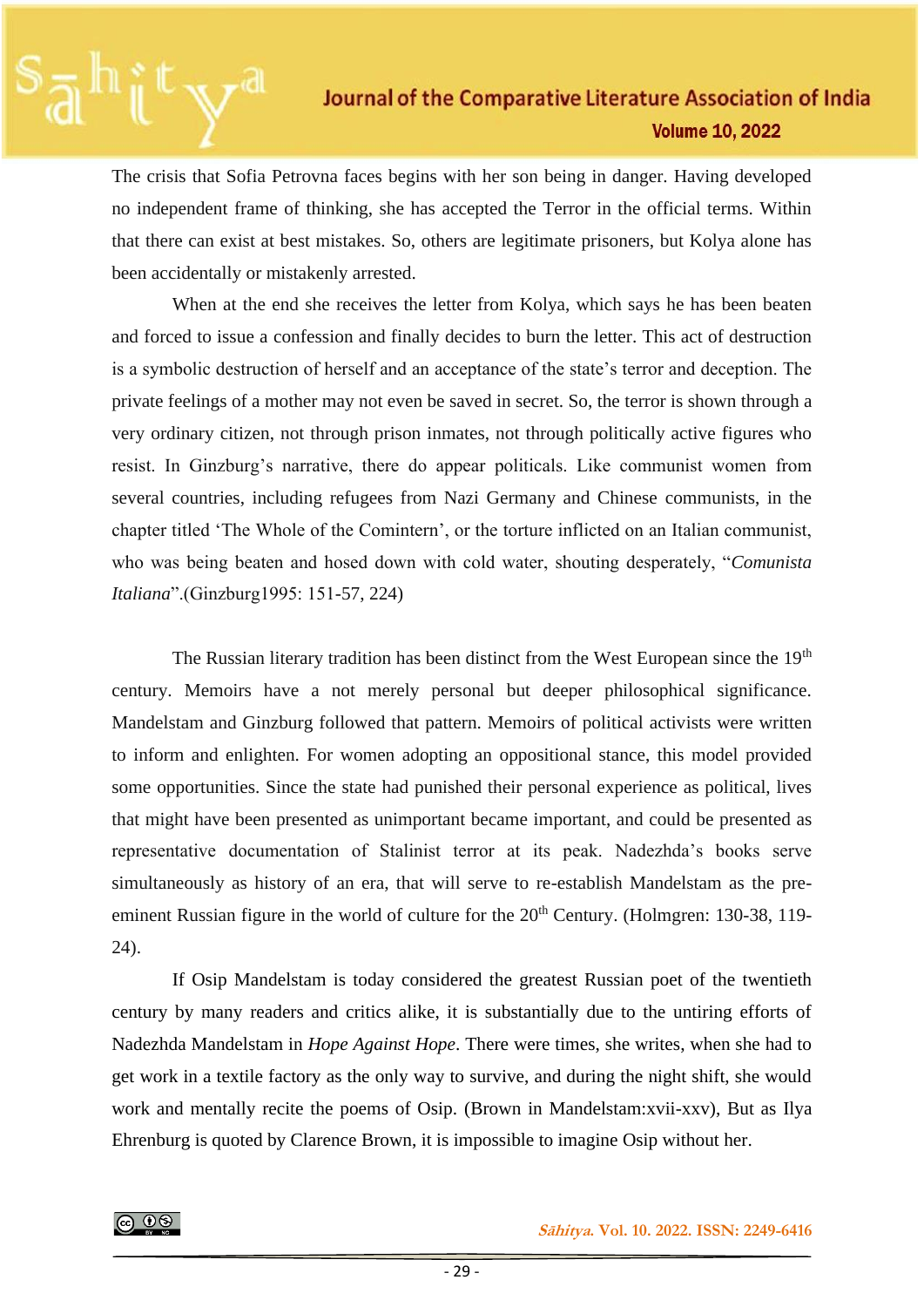Holmgren saw Mandelstam and Chukovskaya as creative writers who present mourning as a form of resistance. To be silent is, in some sense, to be complicit. Judith Robey, who talks about howling as an act of resistance, suggests that the act of writing turned personal pain into public opposition.(Holmgren: 25-26; Robey: 235-36) In this context, we should look at this passage from Nadezhda Mandelstam:

> *I decided that it is better to scream. … Silence is the real crime against humanity.* (Mandelstam: 43)

## Works Cited

Applebaum, Anne. *Gulag: A History*, Random House: New York, 2003

Babenysheva, S.E. papers, Forschungsstelle Osteuropa, Universität Bremen, FSO 01103/SB

Bennett,Tony. *Formalism and M*ar*xism*, Routledge: London and New York, 2003.

- Berlin, Isaiah. 'A Great Russian Writer', *The New York Review of Books*, December 23, 1965, <https://www.nybooks.com/articles/1965/12/23/a-great-russian-writer/> (accessed on 20/04/2019);
- Berlin, Isaiah. Conversations with Akhmatova and Pasternak, The New York Review of Books, November 20, 1980, [https://www.nybooks.com/articles/1980/11/20/conversations-with-akhmatova-and](https://www.nybooks.com/articles/1980/11/20/conversations-with-akhmatova-and-pasternak/)[pasternak/](https://www.nybooks.com/articles/1980/11/20/conversations-with-akhmatova-and-pasternak/) (accessed on 20 /04/2019).
- Bezborodov, A. B., I. V. Bezborodova, V. M. Khrustalev, Eds., *Istoriia Stalinskogo Gulaga Tom 4: Naselenie Gulaga*, Rosspen : Moscow, 2004.

Chukovskaya,Lydia ,*Sofia Petrovna*, Northwestern University Press: Evanston, Illinois, 1988.

- Conquest, Robert, *The Great Terror: A Reassessmen*t, Oxford University Press: Oxford, 2008  $(40<sup>th</sup>$  Anniversary Edition).
- Conquest, Robert. *The Harvest of Sorrow: Soviet Collectivization and the Terror-famine*, Oxford University Press: Oxford etc., 1986.

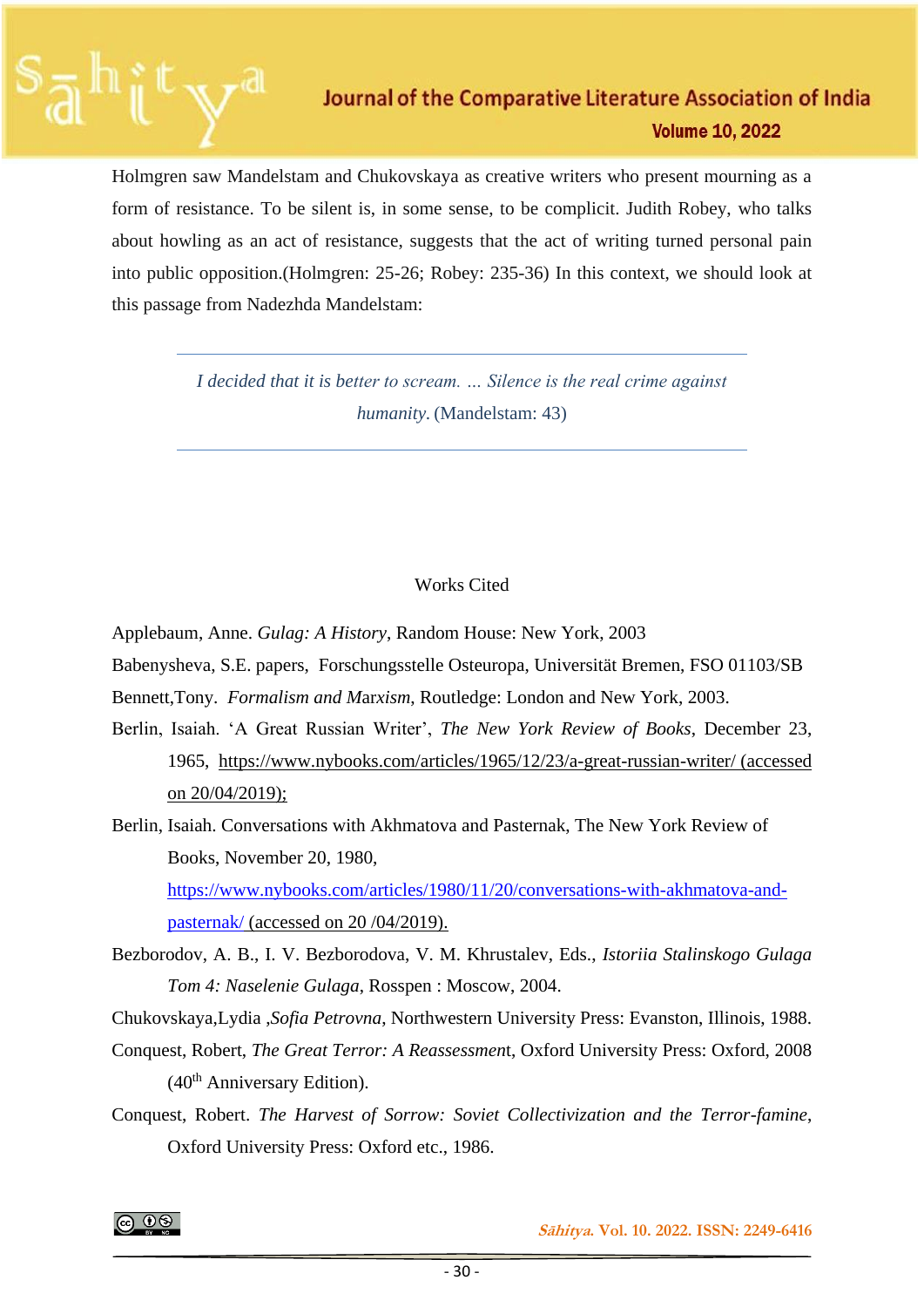- Duda, Kathryn. 'Evgeniia Ginzburg's "Krutoi marshrut:" Culturally Reevaluating Vulnerability', Academia.edu, [https://www.academia.edu/8826294/Evgeniia\\_Ginzburgs\\_Krutoi\\_marshrut\\_Culturall](https://www.academia.edu/8826294/Evgeniia_Ginzburgs_Krutoi_marshrut_Culturally_Reevaluating_Vulnerability) [y\\_Reevaluating\\_Vulnerability](https://www.academia.edu/8826294/Evgeniia_Ginzburgs_Krutoi_marshrut_Culturally_Reevaluating_Vulnerability) accessed on 26/04/2019
- Erlich, Victor. 'Russian Formalism', *Journal of the History of Ideas*, Vol. 34, No. 4 (Oct. Dec., 1973): 627-638.
- Ginzburg, Eugenia Semyonovna, *Journey into the Whirlwind*, translated Paul Stevenson and Max Hayward, A Harvest Book: New York, 1995.
- Ginzburg, Eugenia Semyonovna, *Within the Whirlwind*, trans. Ian Boland, Introduction by Heinrich Boll, Harvest Book: New York, 1981. Harvest/HBJ, Orlando, Florida, 1982.
- Gorky, Maxim. *Belomor: An Account of the Construction of the New Canal between the White Sea and the Baltic Sea* (First ed.), Harrison Smith and Robert Haas: New York, 1935.
- Holmgren, Beth. *Women's Work in Stalin's Time*, Indiana University Press: Bloomington and Indianapolis, 1993.
- Kokurin, A. I. and N. V. Petrov, Eds., *GULAG (Glavnoe upravlenie lagerei) 1918-1960,* Materik: Moscow, 2000,
- Kolchevska, Natasha. 'Angels at Home and at Work: Russian Women in the Khrushchev Years,' *Women's Studies Quarterly*, (Fall-Winter, 2005): 114-137.
- Larina, Anna. *This I cannot Forget: The Memoirs of Nikolai Bukharin's Widow*, W.W. Norton and Company: NY and London, 1994.
- Mandelstam, Nadezhda, *Hope Against Hope*, translated Max Hayward, Introductions by Clarence Brown and Joseph Brodsky, The Modern Library, Random House: New York, 1999.
- Marik, Soma, *Revolutionary Democracy: Emancipation in Classical Marxism*, Haymarket Books: Chicago, 2018,
- Medvedev, Roy A. *Let History Judge: The Origins and Consequences of Stalinism*, Columbia University Press: New York, 1989.
- Mironenko, S. V. and N. Werth, Eds. *Istoriia Stalinskogo Gulaga Tom 1: Massovye repressii v SSSR*, Rosspen: Moscow: 2004.

@ ⊕⊗